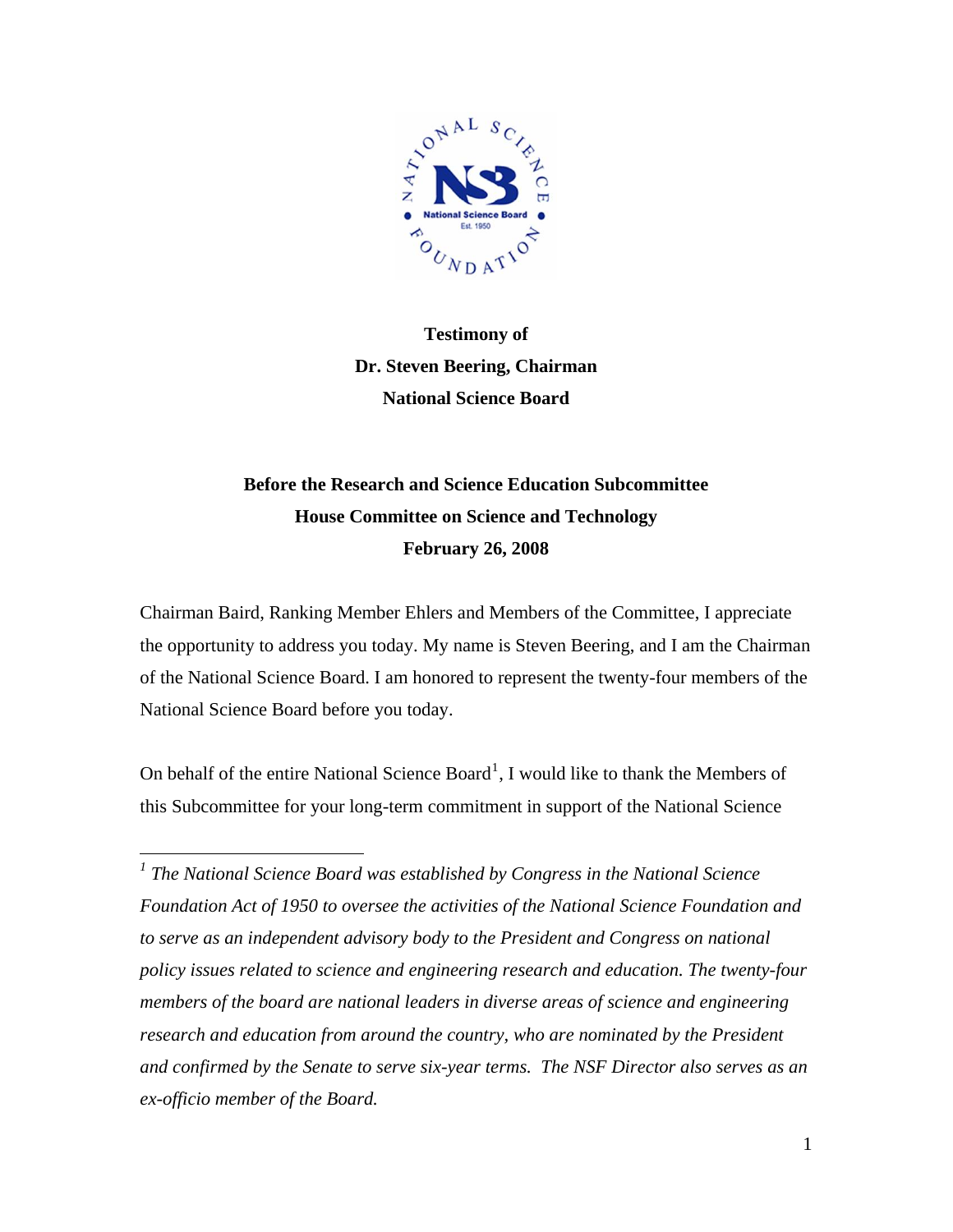Foundation and its investments in a broad portfolio of research and education in science, technology, engineering, and mathematics. We also applaud your strong bipartisan support for legislation over the past year that will bolster U.S. leadership in science and technology, including the passage of H.R. 2272, the America COMPETES Act, last August. The science and engineering communities were also encouraged to see that this committee recommended increases in funding for basic scientific research in the Commerce, Justice, Science, and Related Agencies Appropriations Act last year. With the President and Congress in agreement about the importance of science and engineering research and education for U.S. innovation and competitiveness, the stakeholders in science and engineering research and education looked forward to advances in discovery and innovation that would be enabled by the promised budget increases.

The National Science Board and the broader science and engineering community were surprised and disappointed by the actual appropriations in the fiscal year 2008 omnibus bill, which erased most of the anticipated increases in support for research. Now, instead of expanding research activities as planned, we are confronted with the possibility of layoffs for outstanding researchers in our National Laboratories and the frustrating reality that our Federal research funding programs will be forced to turn away many innovative ideas that would have received awards if funding had been in keeping with the objective of doubling over 10 years for NSF, National Institute of Science and Technology in Department of Commerce, and the Office of Science at the Department of Energy.

The 2008 omnibus bill has significantly impacted the National Science Foundation's mission to support basic research in the United States. The 1.3 percent increase in the research and related activities budget is below the rate of inflation, and thus represents a decline in support for these activities. If the FY 2008 omnibus were in line with the budget doubling that was supported by the President's American Competitiveness Initiative and the America COMPETES Act, NSF estimates that they would have been able to award 1000 more grants and 230 more graduate research fellowships this year. NSF has also shelved several program solicitations that were planned for 2008, including

<u>.</u>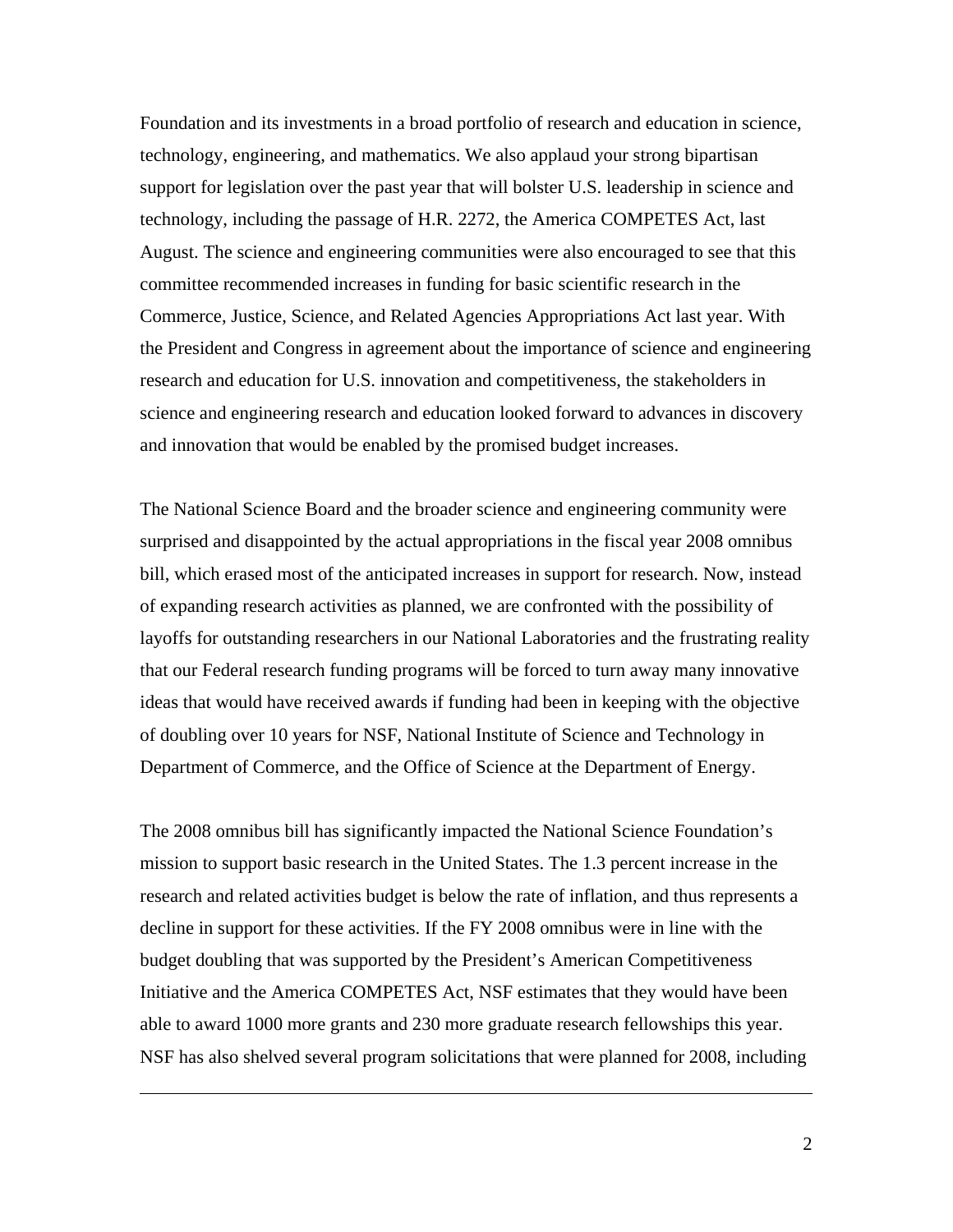a new program in Computer and Information Science and Engineering for the development of a competitive workforce and the Office of Polar Programs' program on Climate Change and Changing Seasonality in the Arctic program.

In such an uncertain funding climate, we are concerned with the signal this sends to our potential partners in international science projects but also the signal sent to international and American students who may be deterred from pursuing science and engineering careers in this country. As many other countries invest heavily in science and engineering research, graduate a record number of scientists and engineers, and increase incentives to attract outstanding international students and scholars, it is a dangerous time for the U.S. to neglect our science and engineering enterprise.

Although the United States is still the world leader in science, technology, and engineering, the findings of the National Science Board and of many other eminent bodies representing a wide range of perspectives, from think tanks, industry, academia, and government, indicate that urgent and sustained action is required to maintain our leadership. During these difficult economic times, when industry may be forced to cut back basic research investments for short-term survival, it is particularly critical for the federal government to ensure our innovative capacity through basic research and workforce training in science and engineering. The American public agrees: the National Science Board's *Science and Engineering Indicators 2008* reports that according to the most recent NSF survey, in 2006, public support for federal investments in basic scientific research is at its highest level since inception of the survey in 1979.

## **Overview of National Science Board Activities in FY 2007-2008**

The National Science Board is committed to helping this country maintain our leadership in science and technology. Over the past year, in its oversight role for NSF, it has reviewed and endorsed the Office of Inspector General's Semi-annual Reports to Congress and approved the NSF management response; we approved the Foundation's Budget Submission for transmittal to OMB; reviewed the Foundation's annual Merit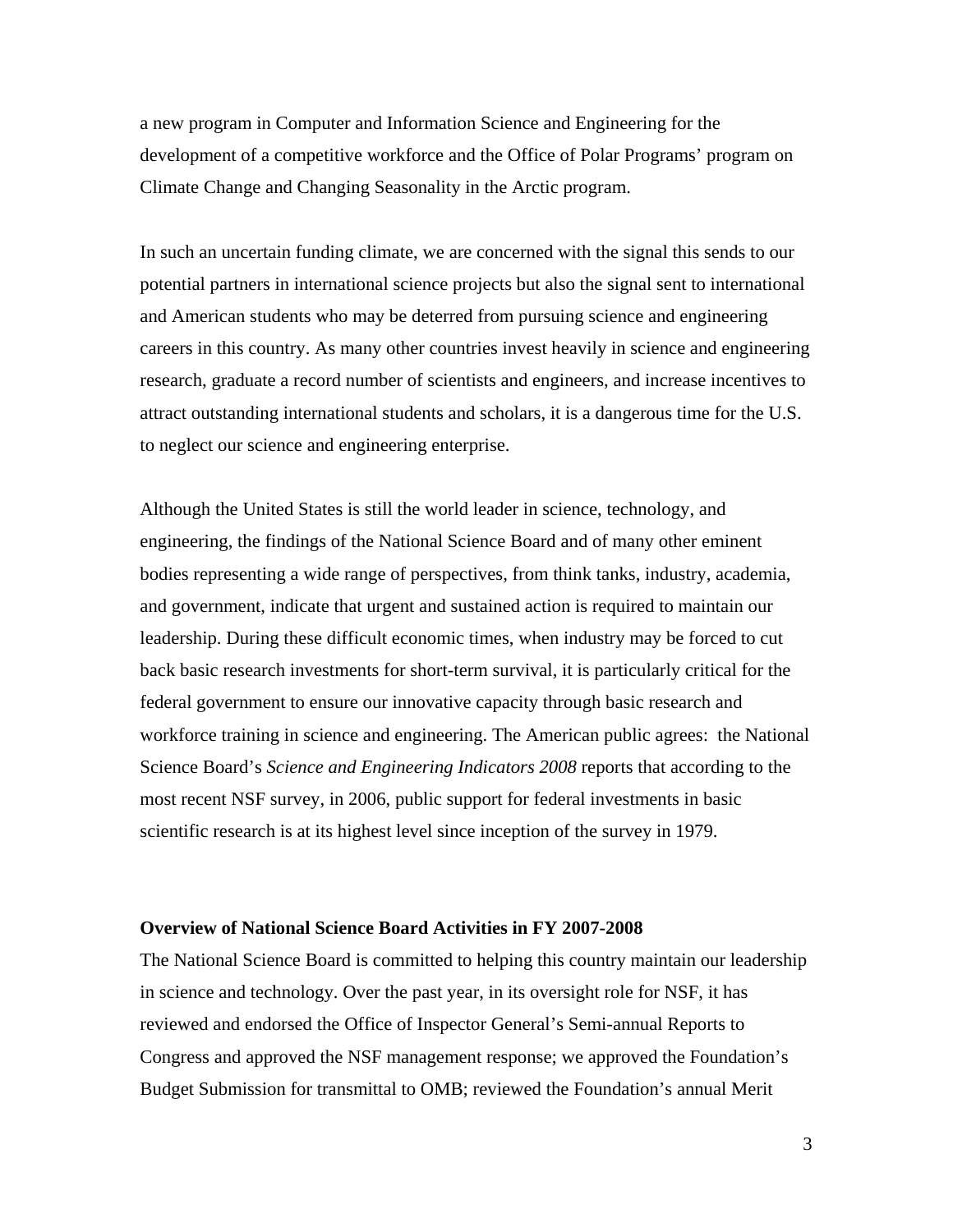Review Report; and provided review and decisions on major awards or proposal funding requests for 13 awards, with a total approved funding of over \$1.08 billion.

The Board also addressed a number of significant policy issues for U.S. science and engineering, in accord with our statutory mission—far more than I will have time or space to describe here. I would like to briefly outline the Board's conclusions from a number of reports it has issued, and also to present our priorities for the upcoming year.

First, I will highlight some of our major accomplishments, including those activities that specifically address Congressional concerns.

#### *NSF Oversight and Policy Directions*

*Science, Technology, Engineering and Mathematics (STEM) Education-* The Board is working with NSF to implement recommendations in several recent education reports. In October, the Board released *A National Action Plan for Addressing the Critical Needs of the U.S. Science, Technology, Engineering, and Mathematics Education System* in response to a request from Congress. The report outlines a number of actions that local, state, and federal stakeholders can take to improve the nation's STEM education system. In that report, the Board first recommends greater coherence in the STEM education system, vertically across grade levels and horizontally across States. The second priority recommendation is to ensure that students are taught by well-prepared and highly effective teachers. A number of NSF programs are identified specifically as contributing to the development of human capital in the science and engineering workforce, including STEM teachers. These include Louis Stokes Alliance for Minority Participation (LSAMP), Research Experiences for Undergraduates (REU), the Robert Noyce Scholarship program, and the Math and Science Partnerships program as examples of NSF programs that prepare effective teachers. We are pleased to see that the budget provides additional funds for MSP, the Noyce Scholarship and other programs that contribute to the Board's objectives for the STEM teaching workforce.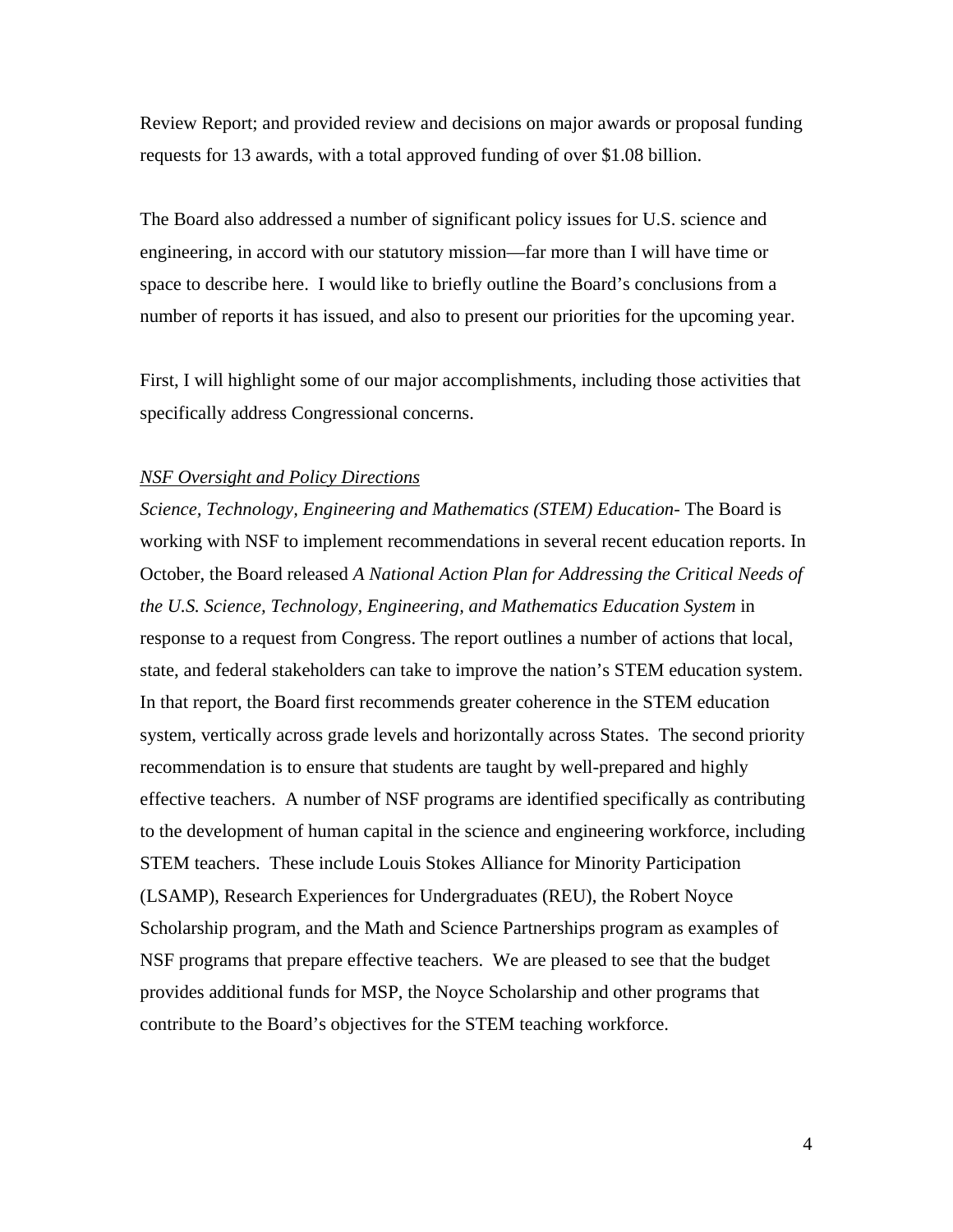Another report, *Moving Forward to Improve Engineering Education,* recommended a number of actions for NSF to build upon its innovative programs in engineering education to attract, retain, and train American engineers from diverse backgrounds to meet domestic needs and growing international competition.

*Transformative Research* – Occasionally in the course of scientific research endeavors, a new finding revolutionizes a field or creates new subfields of discovery. The willingness of review panels to take risks on potentially transformative proposals is an area of continual attention at the National Science Foundation in keeping with its mission to support discovery through funding basic research. We recognize that risk aversion in recommendations for funding by review panels is likely to increase as funding becomes increasingly competitive. However, we also recognize that our nation can not afford to miss out on revolutionary ideas. Therefore, the Board formed a task force on transformative research, which issued a report last May entitled *Enhancing Support of Transformative Research at the National Science Foundation*. In the report, the Board recommends that NSF implement a Transformative Research Initiative, and is currently working with the NSF to implement this recommendation.

*Implementation of the America COMPETES Act -* In response to the America COMPETES Act, the Board has undertaken a number of actions. The Board recently sent reports to Congress to make recommendations on NSF policies regarding cost sharing and on preconstruction and management and operations cost coverage under the Major Research Equipment and Facilities Construction (MREFC) account, and will be preparing a final report for Congress on this subject this year. To briefly summarize the findings of these reports:

• The National Science Board has statutory responsibility for the oversight of activities funded from the MREFC account. It is a substantial challenge to prioritize and manage MREFCs, and the Board is exploring the best solution for ensuring solid analyses of science needs, construction costs, and operations and maintenance (O&M) costs in the "MREFC process" and to define how the Board can contribute in the oversight process. In particular, the Board recommends that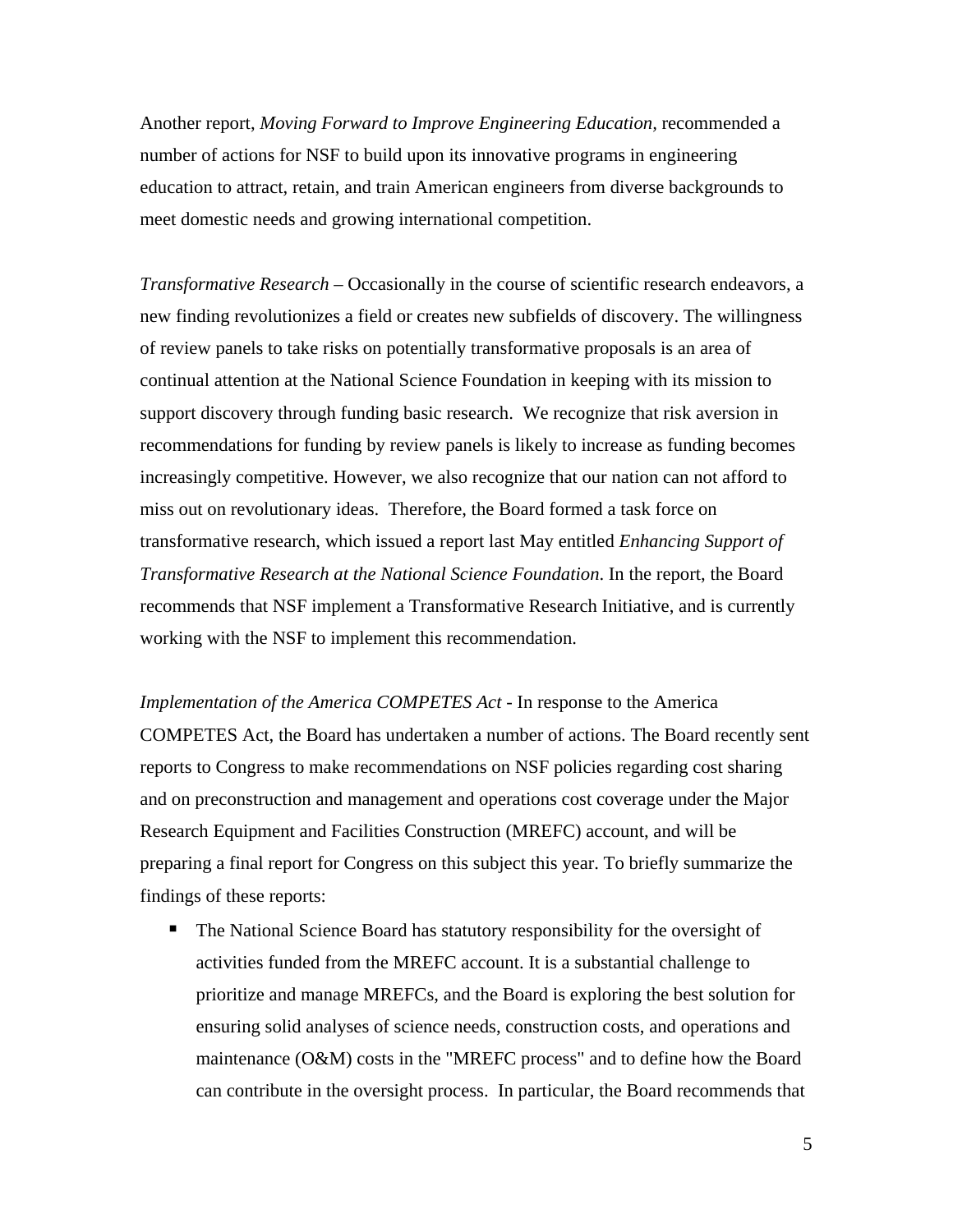better estimates of lifetime costs be obtained in the pre-construction planning phase of a project.

A 2004 NSB policy eliminated the cost sharing requirement for research grants and cooperative agreements. The Board recommends changes in the 2004 cost sharing policy, including reinstatement of mandatory cost sharing for certain programs.

I would be happy to meet with you at a later date to elaborate on the Board's policy activities or respond to any questions concerning any or all of these important policy concerns.

The Board is also reviewing the impacts of NSF policies on interdisciplinary research and on limiting the number of proposals per institution of higher education for some awards. The Board will report back to Congress on both of these issues by August 2008. Finally, the Board will evaluate a pilot program of grants for new investigators at NSF and report the findings to Congress by August, 2010.

## *Advice to the President and Congress*

*Science & Engineering Indicators –* One of the highlights of the year was the recent release of *Science and Engineering Indicators 2008*, which the Board transmits to the President and Congress every even numbered year. It is the most comprehensive series of indicators on the state of the U.S. science and engineering enterprise in a global context. The 2008 Indicators tell a mixed story. A sample of findings include:

- The U.S. is the largest, single,  $R&D$ -performing nation in the world supplying an estimated \$340 billion for R&D in 2006, a record high. However, Federal obligations for all academic research (basic and applied) declined in real terms between 2004 and 2005 and are expected to drop further in 2006 and 2007. This would be the first multiyear decline for Federal support for academic research since 1982.
- Basic research accounted for 18 percent of total R&D, or \$62 billion. The federal government supplied about 60 percent of all basic research funds, industry about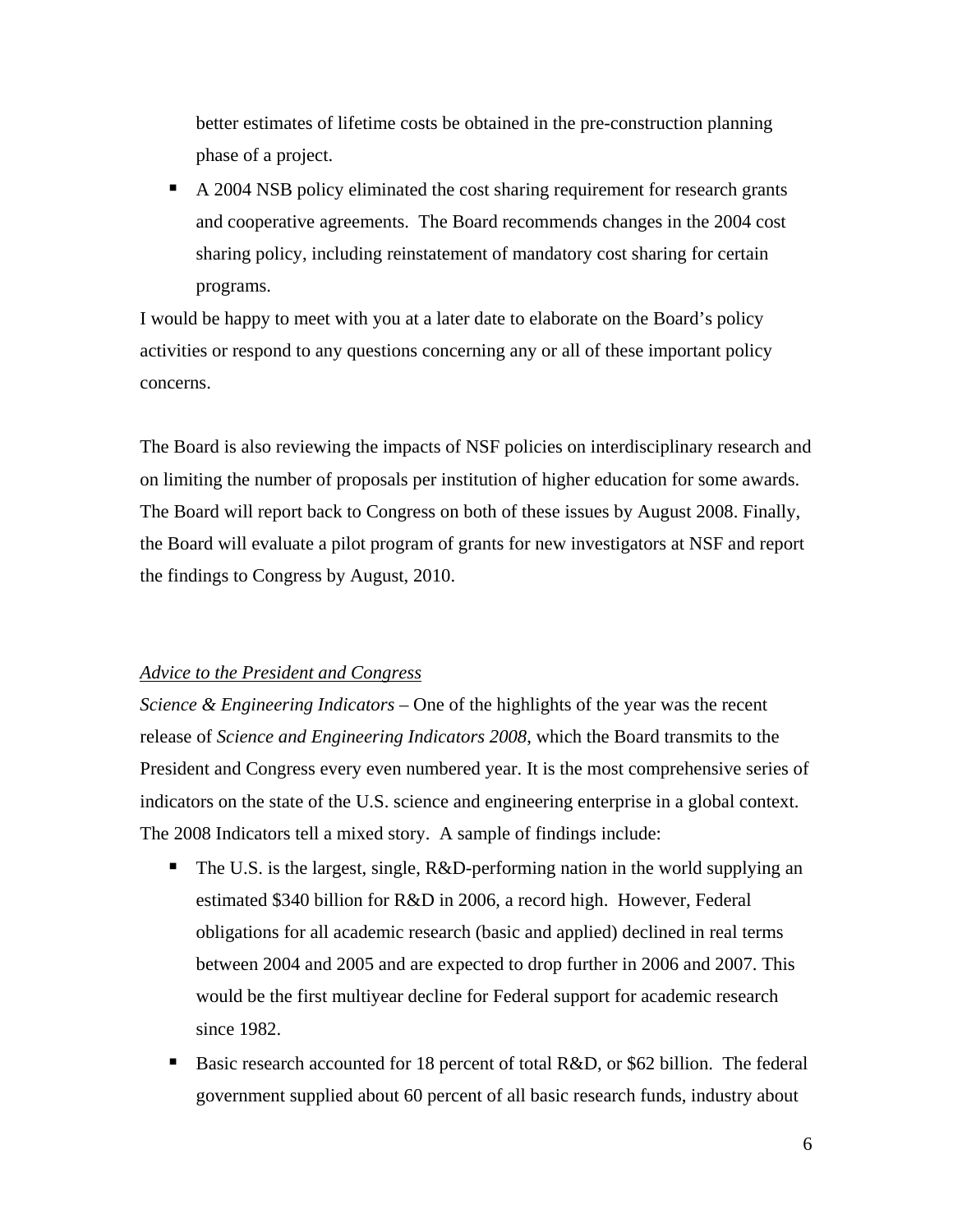17 percent, with private foundations, academic institutions and other governmental entities supplying the rest.

- U.S. grade school students continue to lag behind other developed countries in science and math, although fourth and eighth grade U.S. students showed steady gains in math since 1990. Only fourth graders showed gains in science compared to 1996.
- The U.S. sustained a relative economic advantage over other developed and developing economies. The U.S. is a leading producer in high-tech manufacturing and knowledge-intensive services, but several Asian countries, led by China, have rapidly increased their global market share. The U.S. comparative advantage in exports of high-technology products has eroded: the U.S. trade balance in advanced technology products shifted from surplus to deficit starting in 2002. Information and communications products geographically concentrated in Asia -- particularly China and Malaysia -- account for this deficit.
- U.S. public support for government funding of scientific research is strong and growing. In a 2006 survey, 87 percent of Americans supported government funding for basic research, up from 80 percent in past surveys dating back to 1979. Also, Americans who said the government spends too little on scientific research grew from 34 percent to 41 percent between 2002 and 2006.
- Diversity has increased in the academic science and engineering labor force. From 1973 to 2006, in the academic, doctoral labor force the share of women increased from 9 percent to 33 percent, of underrepresented minorities (African-Americans, Hispanics, and American Indians/Alaska Natives) from 2 percent to 8 percent, and of Asian/Pacific Islanders from 4 percent to 14 percent.

Along with *Science and Engineering Indicators 2008*, the Board has prepared two additional reports: *Digest of Key Science and Engineering Indicators 2008* and a Companion Piece policy statement: *Research and Development: Essential Foundation for U.S. Competitveness in a Global Economy*. The first report was developed to encourage broad use of Indicators data. It includes a set of 20 important indicators, and is structured for ease of understanding and to provide linkages to more extensive discussions and data in the main Indicators volumes that are related to the selected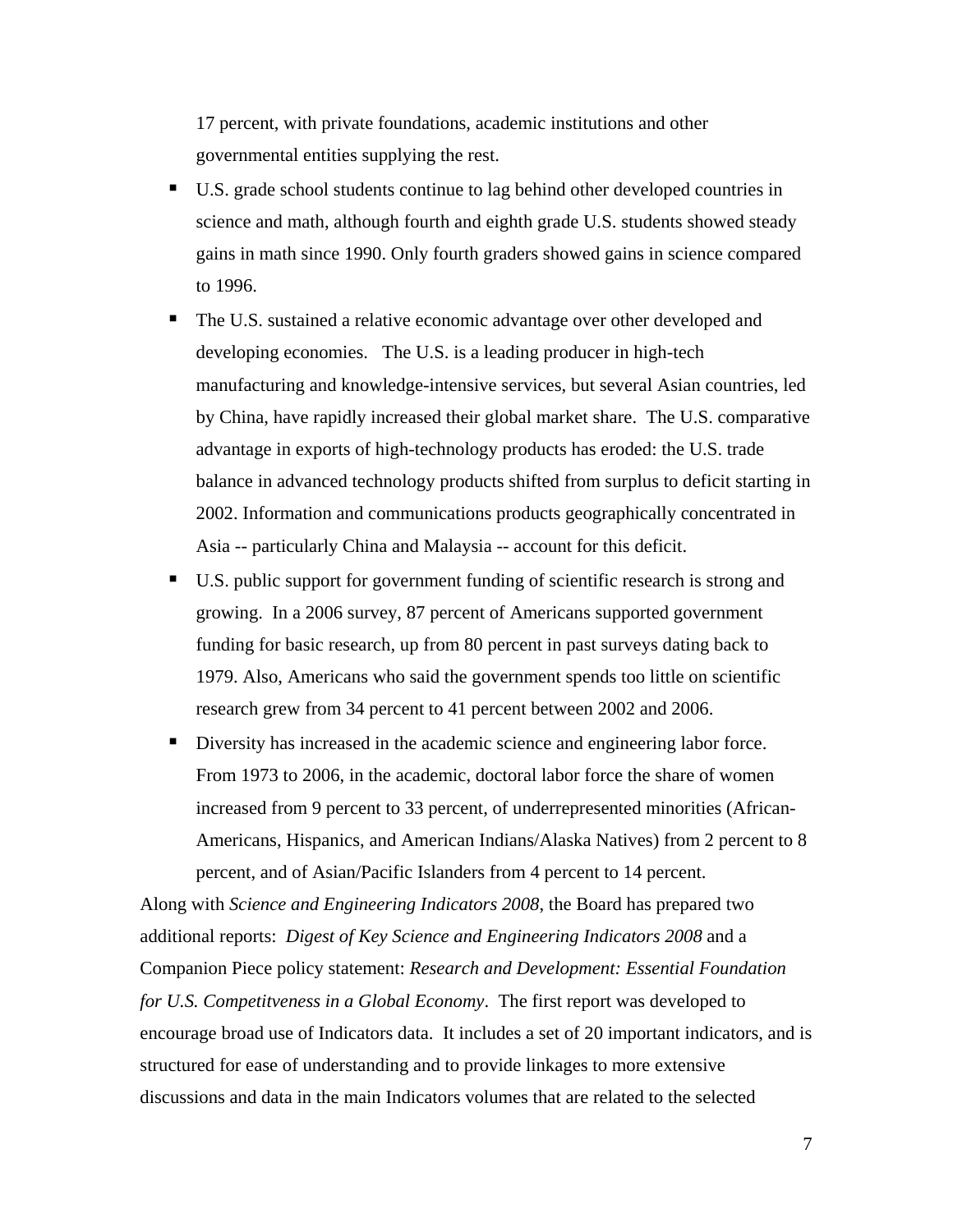indicators. The second, Companion Piece, report expresses Board concerns with industry and Federal investment in U.S. R&D, especially basic research and academic research, and offers recommendations on improving our understanding of global trends in industrial science and technology and implications for the U.S. economy and jobs.

## *International Partnerships*

The Board's Task Force on International Science conducted a series of roundtable discussions and meetings to examine the role of the U.S. government in international S&E partnerships. The task force prepared a report on their findings, which was approved at the December 2007 meeting and will be released in March 2008. The report, *International Science and Engineering Partnerships: A Priority for U.S. Foreign Policy and Our Nation's Innovation Enterprise (NSB-08-4),* recommends that the U.S. strengthen S&E partnerships with other countries.

 The NSF Office of International Science and Engineering should be more active in encouraging international partnerships between NSF funded Principal Investigators and scientists and engineers in other countries, especially developing countries. In a global world, such partnerships enable us to leverage growing basic research investments in other countries. For example, partnerships would help to share costs of research on common global challenges such as sustainable energy, climate change, natural disasters, disease pandemics, and the fight against terrorism. In addition, the Board believes that S&E partnerships could be utilized more broadly for diplomacy. We also would like to see more formal, high level cooperation in S&E among Federal agencies through NSTC. Opinion polls show that countries with very unfavorable views of the U.S. in general still overwhelmingly admire U.S. science and technology. For example, scientific collaborations with Russia improved goodwill between the countries after the Cold War and helped to ensure that nuclear technology was adequately protected; collaborations with countries such as Iran could serve a similar purpose today.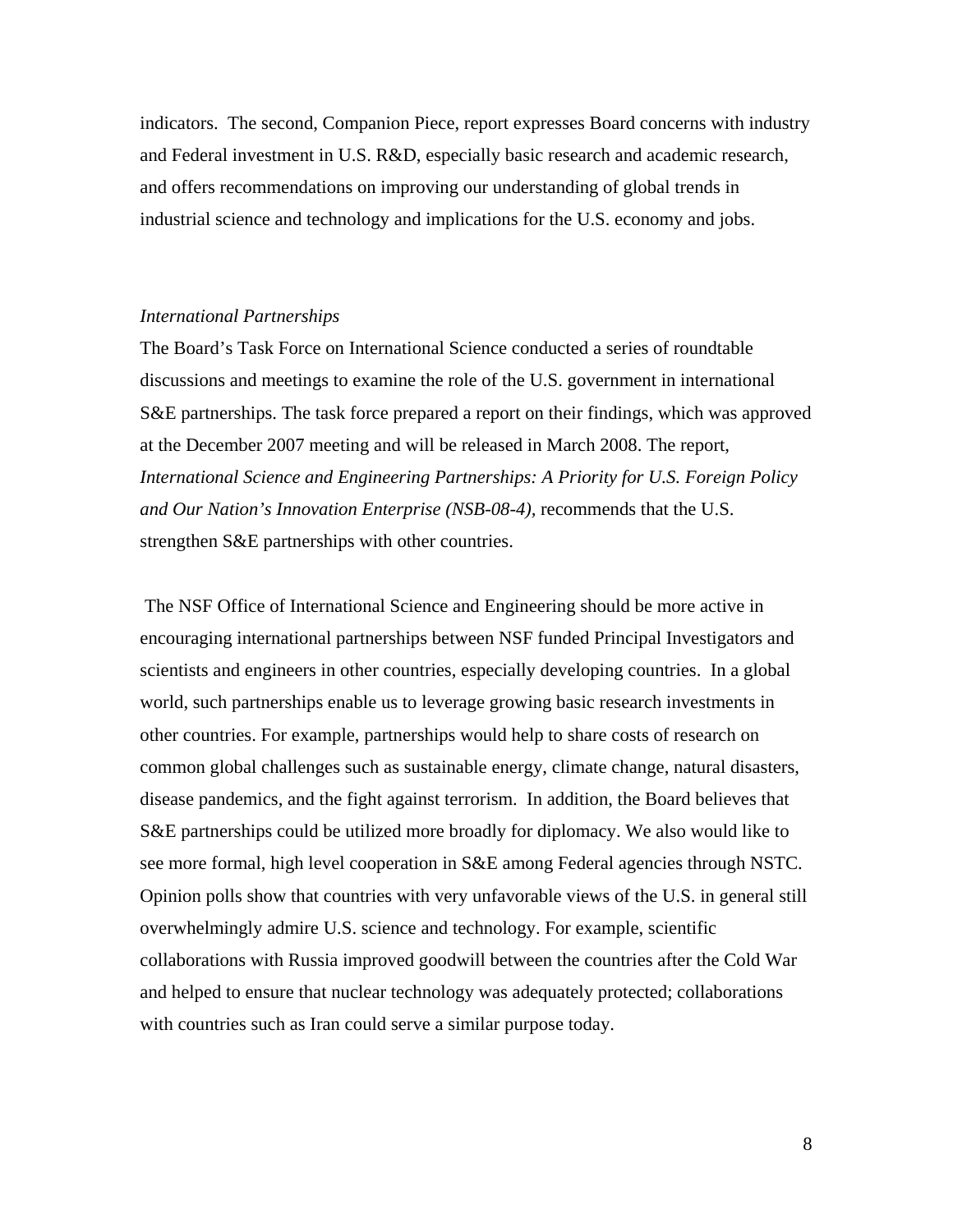*Hurricane Research –* Hurricanes account for over half of total weather-related damage in the U.S. Stimulated by the devastation after Hurricane Katrina, the National Science Board convened a Task Force on Hurricane Science and Engineering. In January of 2007, it unveiled the National Hurricane Research Initiative (NHRI) in the report, *Hurricane Warning: The Critical Need for a National Hurricane Research Initiative.* The proposed NHRI would establish highly focused priorities that involve industry, academia, and government in addressing research gaps and in applying research findings to operations that could help us to mitigate the destructive impacts of future hurricanes.

#### **FY 2009 Budget Request**

#### *National Science Foundation*

The National Science Board reviewed and approved the FY2009 budget request that was submitted to the Office of Management and Budget. The Board supports the President's budget request. The \$6.85 billion request represents an increase of nearly \$789 million, or 13 percent, above FY2008 levels. The request is the first step toward doubling the budgets of several agencies including NSF, the National Institute of Science and Technology, Department of Commerce, and the Office of Science, Department of Energy, over 10 years and is critical for realizing the goals of the bipartisan competitiveness agenda that will help to maintain U.S. leadership in scientific and engineering research and education.

The NSF already receives many more outstanding research proposals that we can fund, so I assure you that the budget increase will be put to good use. The proposed 13 percent budget increase will provide funding for 1,370 more outstanding research proposals and 3,075 more Graduate Research Fellowships to support our most promising young American scientists – tomorrow's innovators. Support for graduate education is one of NSF's fundamental responsibilities. The Board continues to examine the best ways to financially support the future generation of scientists and engineers during graduate education. Although it is clear that financial support in any form—whether scholarship, assistantship, or traineeship--is important for success in graduate school, the Board continues to consider how the mechanisms for support contribute to the achievement of a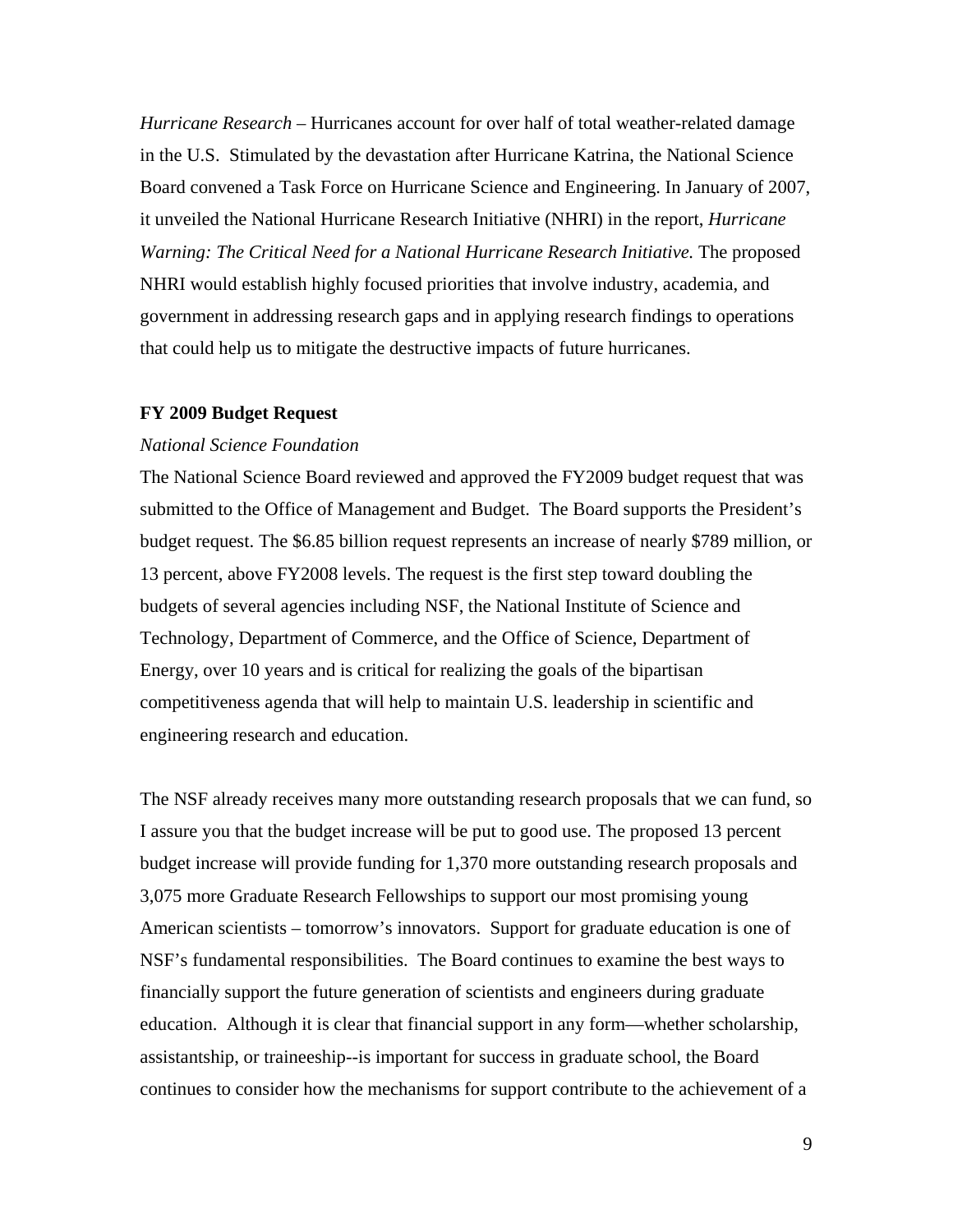range of objectives for graduate education, including adaptations to ensure American scientists and engineers can compete with scientists and engineers from around the world.

#### *National Science Board*

For FY 2009, the request for the National Science Board is \$4.03 million, an increase of \$61,000, or 1.5 percent, over the FY 2008 estimate of \$3.97 million. The FY 2009 budget will allow the Board to strengthen its oversight and policy duties for NSF and to provide independent scientific advice for the President and Congress. In addition, the Board will continue to increase communication and outreach with universities, industry, the science and engineering research community, Congress, federal science and technology agencies, and the public. For example, we continue to engage with numerous stakeholders to implement recommendations from our STEM education action plan.

This year, the Board will continue to expand our role in approving MREFC projects, address the topic of sustainable energy through a series of roundtables, review the NSF cost sharing policy, review the impact of multiple proposals on institutions, and analyze support for interdisciplinary research. In addition, by August 2010, the Board will submit to Congress a report of findings and recommendations on the NSF pilot program of grants for new investigators that was established by the America COMPETES Act.

The Board also has been reexamining the policy for recompetition and renewal of awards at NSF. In 1997, the Board approved a statement on competition, recompetition, and renewal of NSF awards. The Board assessed the implementation of the statement, and issued a statement to reaffirm the 1997 statement at their last meeting. The Board endorses strongly the principle that all expiring awards, including major facility awards, are to be recompeted, and believes that peer-reviewed competition and recompetition is the process most likely to assure the best use of NSF funds for supporting research and education.

One of the most significant activities over the next two years is to plan content for *Science and Engineering Indicators 2010* and to consider whether we should prepare a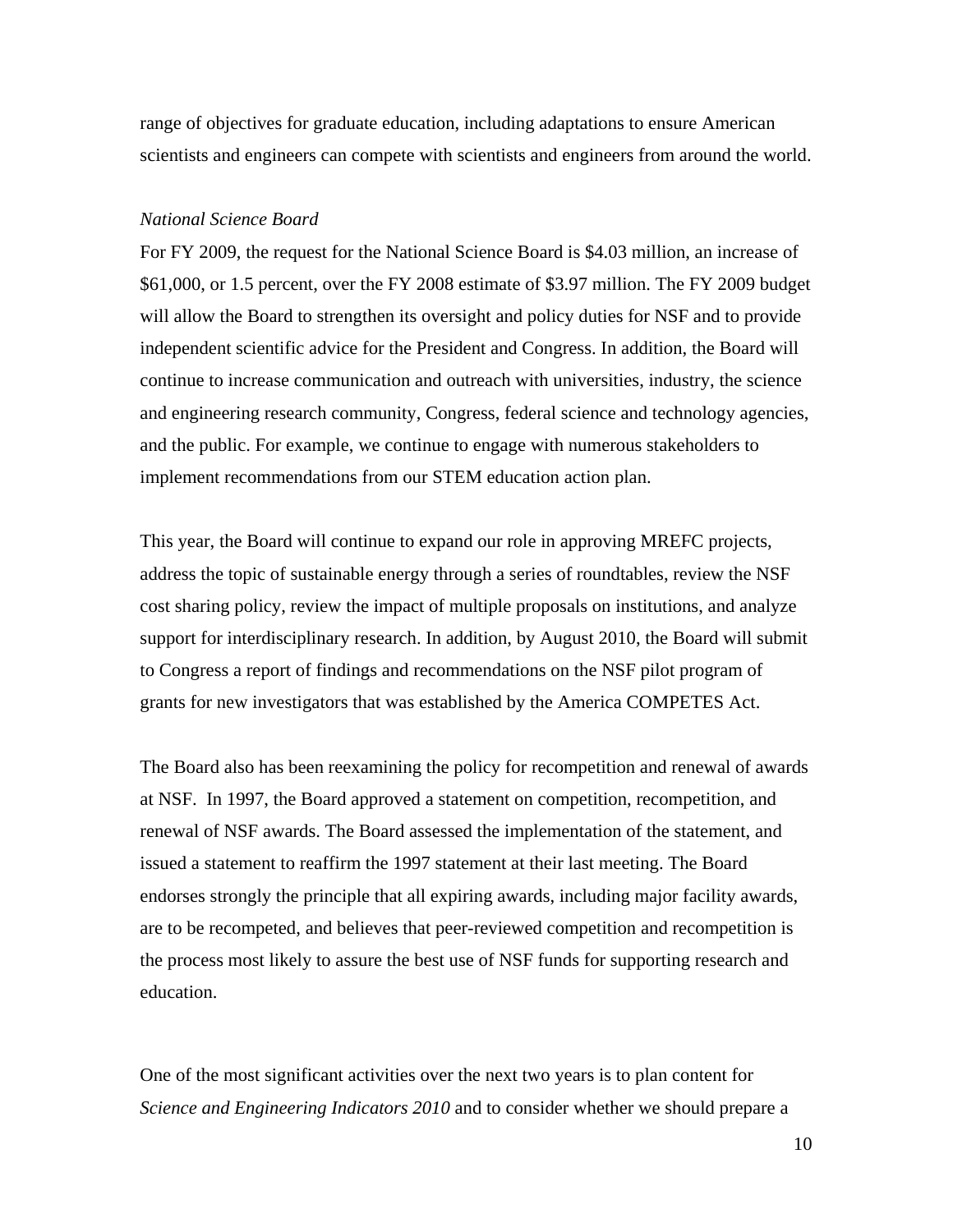second round of the *Digest of Key Science and Engineering Indicators* (that was pilot tested with Indicators 2008) for the *2010* volume of *Indicators*. The Board is already soliciting input on the 2008 Indicators and Digest to determine how we can improve the 2010 version to address the concerns of the various communities who rely on this comprehensive and objective set of data to craft policies that foster discovery and innovation through science and engineering. We will also be presenting the findings of our policy Companion Piece to Indicators to a range of stakeholder audiences to discuss possible responses to our recommendations. To this point we have held two rollout events for Indicators 2008, on Capitol Hill and at the Chamber of Commerce. We have held additional discussions with spokespersons from the Department of Commerce and with the members of the Government-University-Industry Research Roundtable at the National Academies on data issues and policy concerns highlighted in our Companion Piece, *Research and Development: Essential Foundation for U.S. Competitiveness in a Global Economy*.

A priority for the Board during the upcoming year is sustainable energy. In October 2007, the Board established the Task force on Sustainable Energy to address the science and engineering challenges related to sustainable energy. The Task Force held the first of a series of roundtable discussions earlier this month on the role of the Federal government, businesses, non-profits, and other U.S. stakeholders in addressing the S&E challenges of sustainable energy. The Task Force will continue to meet with stakeholders in order to inform a forthcoming report that will contain recommendations for implementing a nationally coordinated initiative in S&E research and education for sustainable energy.

## **Closing Remarks**

The Board strongly recommends that Congress fund in full the President's budget request for the National Science Foundation and for basic scientific research at other agencies. Amidst the great economic and political uncertainty of the moment, the importance of research and development for innovation and economic growth is undeniable. NSFfunded research and education provides the foundation for American scientific and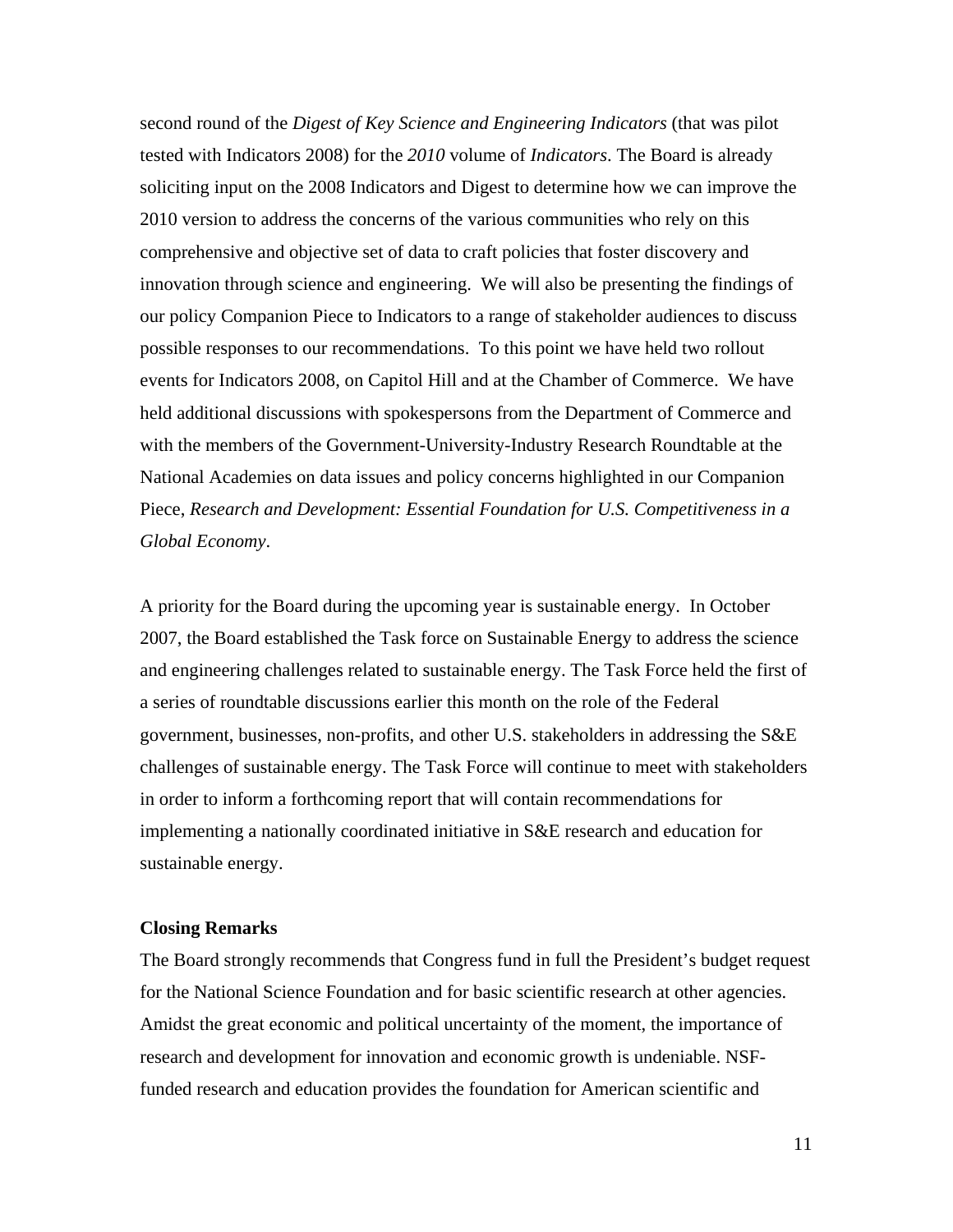technological greatness. The economic growth and the quality of life that we enjoyed in the  $20<sup>th</sup>$  century were made possible in large part by technological discoveries and innovations. In addition, we need science and engineering advances more than ever to tackle some of the greatest challenges that we have ever faced, including climate change, national security, and sustainable energy production.

I understand that investments in science and technology compete with a host of other funding priorities. Though it might be tempting to forego the long-term investments in the face of short-term challenges, neglecting scientific research and education now will have serious consequences for the future of our country. We must bear in mind that investments in our scientific and technological workforce, infrastructure, and basic research are not luxuries – they are critical for long-term prosperity and security. As other countries now actively seek to emulate our success by building their own innovation infrastructures, we must be ever vigilant to enhance our own innovative capacity.

Based on the President's budget request and the appropriations bill from this committee last year, it appears that both parties of Congress and the White House appreciate the importance of scientific research and education for our country. The FY 2009 budget for NSF and for basic science research in other agencies at the level of the President's request can begin to make up for the opportunities that we will miss this year under the FY 2008 omnibus appropriations bill. You have my pledge on behalf of the Board that we will continue to work closely with the NSF Director to ensure that funding decisions continue to provide maximum returns on the taxpayers' investment in our nation's future.